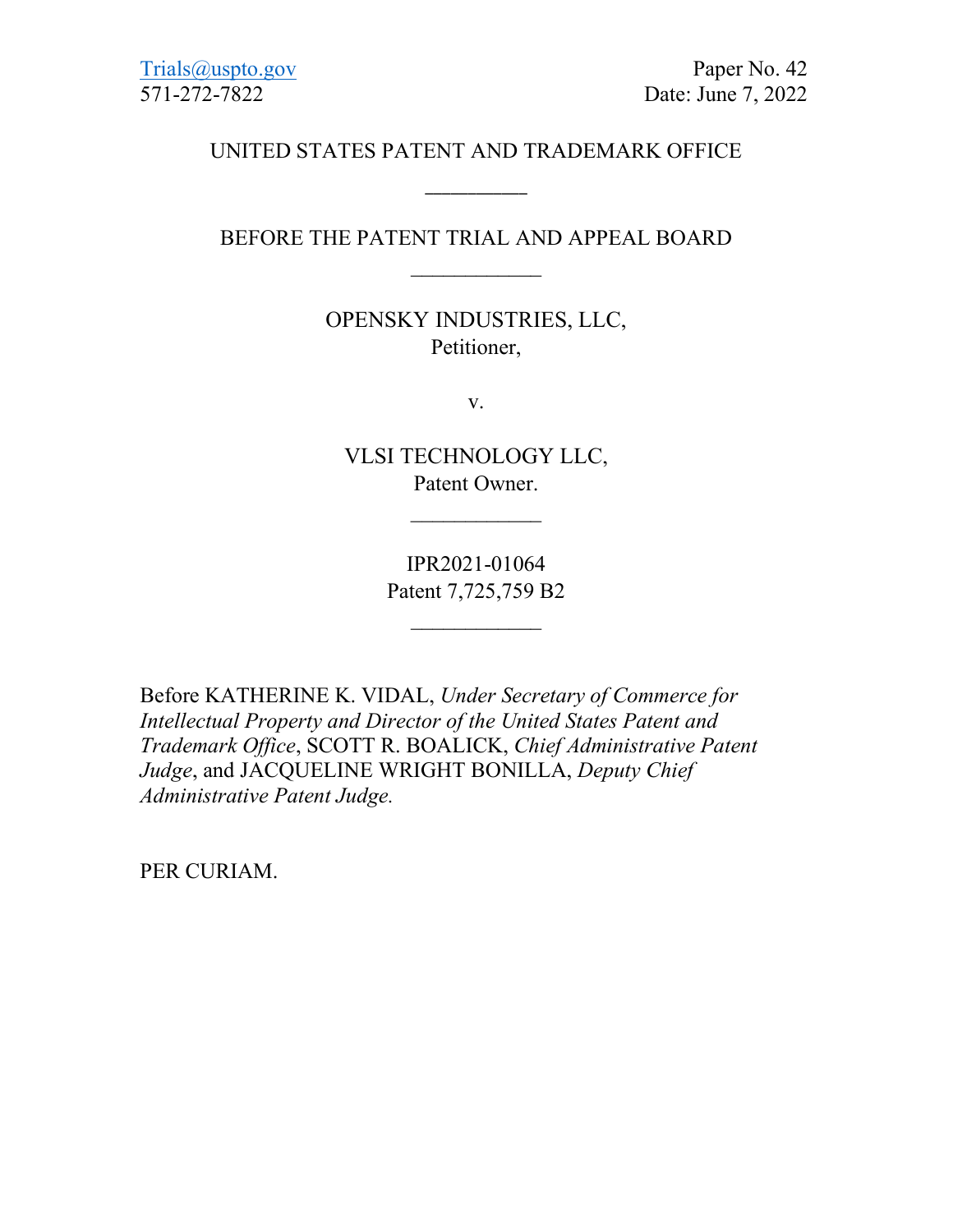IPR2021-01064 Patent 7,725,759 B2

#### ORDER

The Office received a rehearing request and a request for Precedential Opinion Panel (POP) review of issues raised in the Board's Decision on Institution in this case. *See* Paper 20; Ex. 3002. The requests were referred to the POP panel referenced above.

Director review of the Board's Decision on Institution is ordered in this proceeding, concurrent with this Order. Accordingly, POP review will not be granted, and the requests for rehearing and POP review are dismissed in light of the Director review. The requests will remain part of the record and may be considered during the Director review process.

Upon consideration of the requests, it is:

ORDERED that the requests for rehearing and POP review are dismissed.